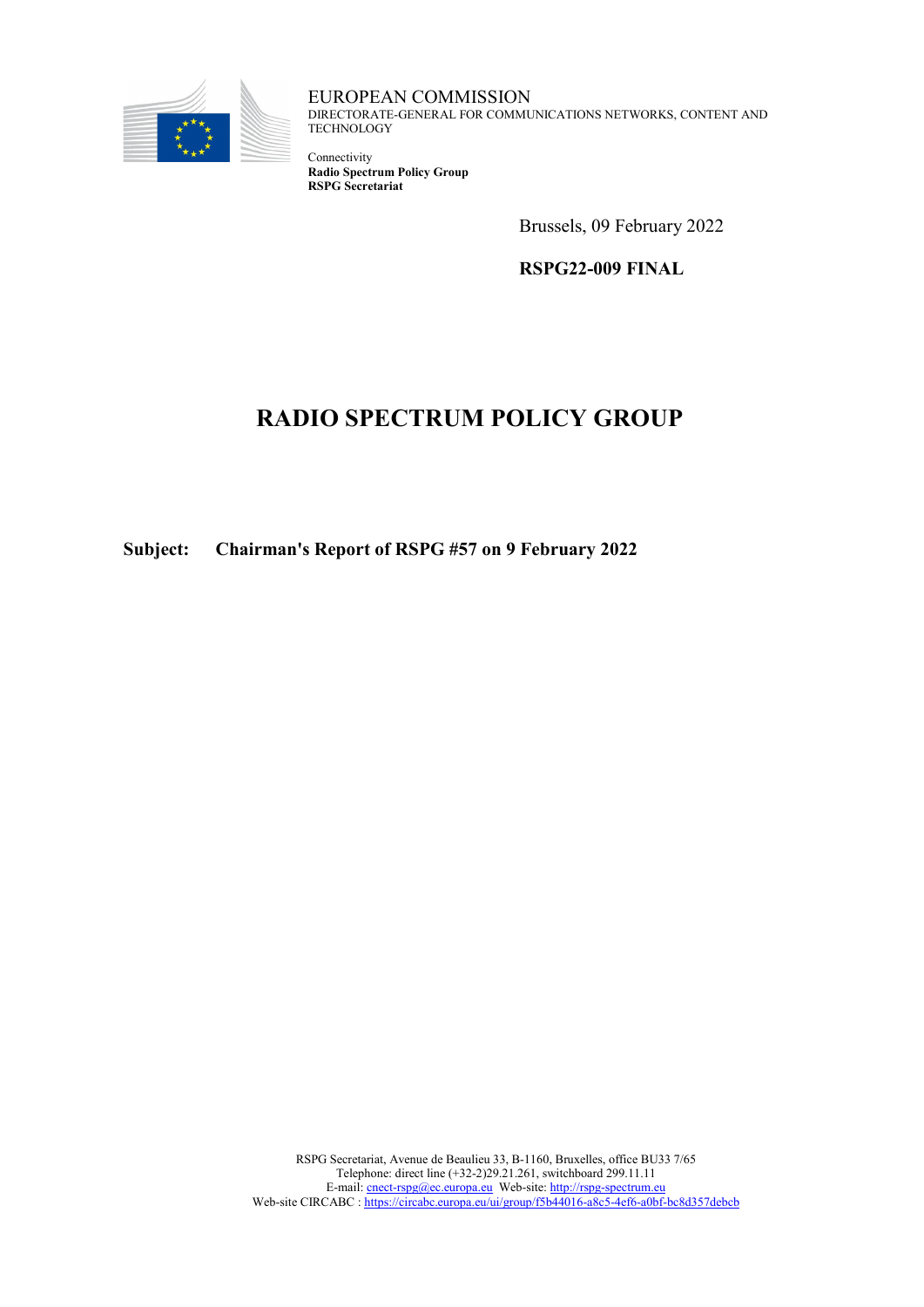# **SUMMARY OF RESULTS**

The Plenary meeting was Chaired by RSPG Chair Eric Fournier (France) and took place on-line given the restrictions in force as a result of the covid-19 pandemic.

During the meeting the RSPG adopted a new work programme for the period 2022 and beyond (document RSPG22-006) and reviewed progress related to the award of spectrum by Member States for the pioneer bands for 5G (see document RSPG22-002).

The RSPG also adopted a report on the Peer Review Process as foreseen under Article 35.8 of the European Electronic Communications Code (EECC).

The RSPG also received progress reports from the Sub Groups dealing with:

- Peer Review and Member State cooperation on authorisation and awards
- Good Offices
- WRC23

Part of the meeting was also attended by Roberto Viola, Director General for DG CONNECT in the European Commission, who shared his views on a number of spectrum-related issues.

# **MEETING REPORT**

## **(1) Introduction to RSPG #57**

The RSPG Chairman, Eric Fournier opened the meeting and presented the draft agenda (RSPG22-001) which was adopted.

The European Commission was represented by Rita Wezenbeek, Director for Connectivity, DG CONNECT. Roberto Viola, Director General DG CONNECT, also attended for part of the meeting.

## **(2) Update from the Chair and former Chair on activities since the last meeting**

The RSPG Chair provided RSPG members with an oral report on his activities since taking up his post on 1 January 2022. Frank Krüger (Germany), the former RSPG Chair, also provided an oral report on the RSPG stakeholder workshop that was held in December 2021.

### **(3) 5G pioneer bands: state of play on authorisations and awards**

The Chair thanked RSPG members for providing updates regarding their national award situations. The Group took note of the current state of play as set out in document RSPG22- 002. The Commission made a presentation summarising developments and welcomed the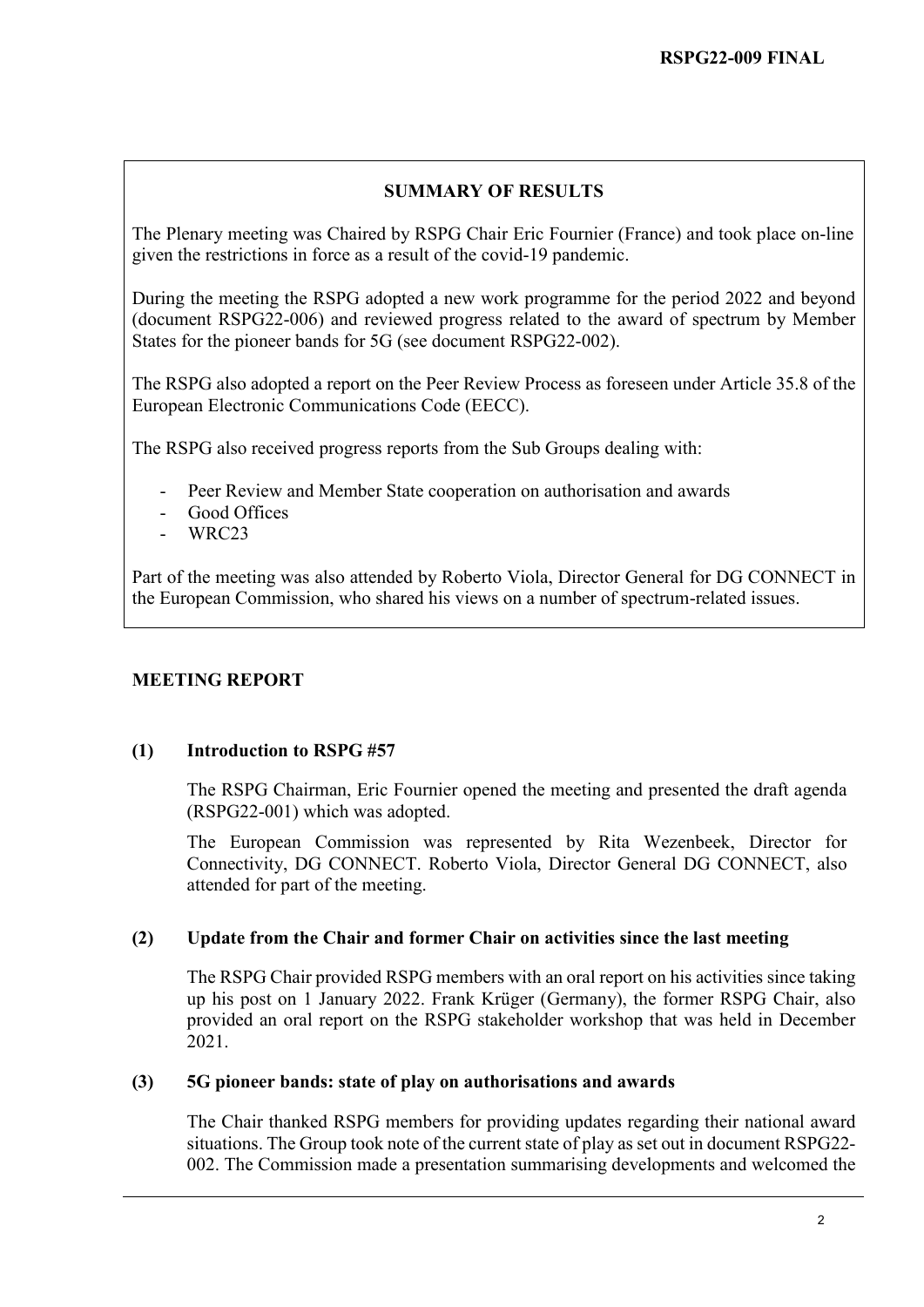progress since the last Plenary meeting but also noted that further action was still required by several Member States to make spectrum in the three bands (700 MHz, 3.6 GHz and 26 GHz) fully available. The Commission also reminded RSPG members that any decision by a Member State authority not to award spectrum in the 26 GHz band on the basis of a lack of demand needed to be properly justified on the basis of the results of a public consultation.

#### **(4) RSPG Sub Group on Peer review and Member State cooperation on authorisations and awards**

The Sub Group co-chair Aleksander Sołtysik (Poland) presented a progress report (RSPG22-008) from the working group on peer review and Member State authorisations and awards. The Group noted that since the last Plenary meeting, the RSPG had been formally requested by Estonia to organise a Peer Review Forum as foreseen under Article 35.1 of the European Electronic Communications Code ("the Code") and that this workshop had subsequently taken place on 12 January.

Aleksander Sołtysik also presented a draft annual report (RSPG22-008) as foreseen under Article 35.8 of the Code which was adopted by RSPG members.

#### **(5) RSPG Sub Group on "Good offices"**

The RSPG considered a progress report (RSPG22-004) from the Sub-Group on "Good Offices" presented by the Co-Chairs Mindaugas Zilinskas (Lithuania) and Adrian Galea (Malta).

The RSPG noted the progress made in respect of cross-border interference problems between Italy and Croatia, and urged all parties involved to take all necessary steps to resolve the remaining problems. The Commission expressed concern that the deadlines set by the June 2021 RSPG opinion (on the application of Article 28(3) of the EECC in relation to cross-border interference problems between Italy and Croatia in the UHF band) had still not been completely met and urged Italy to make additional efforts to avoid further delay and minimise interference to neighbouring Member States. For the FM bands, the Commission again invited Italy to urgently take all necessary steps to ensure compliance with the EECC and relevant international agreements.

#### **(6) RSPG Sub Group on the WRC**

The Group considered a progress report (RSPG22-005) presented by the Co-Chairs of the Sub Group Nadia Katsanou (Greece) and Alexander Kühn (Germany).

#### **(7) RSPG Work Programme 2022-2023**

The Chair of the RSPG presented a draft future work programme for the period beginning 1 January 2022 which had been revised following comments received during a public